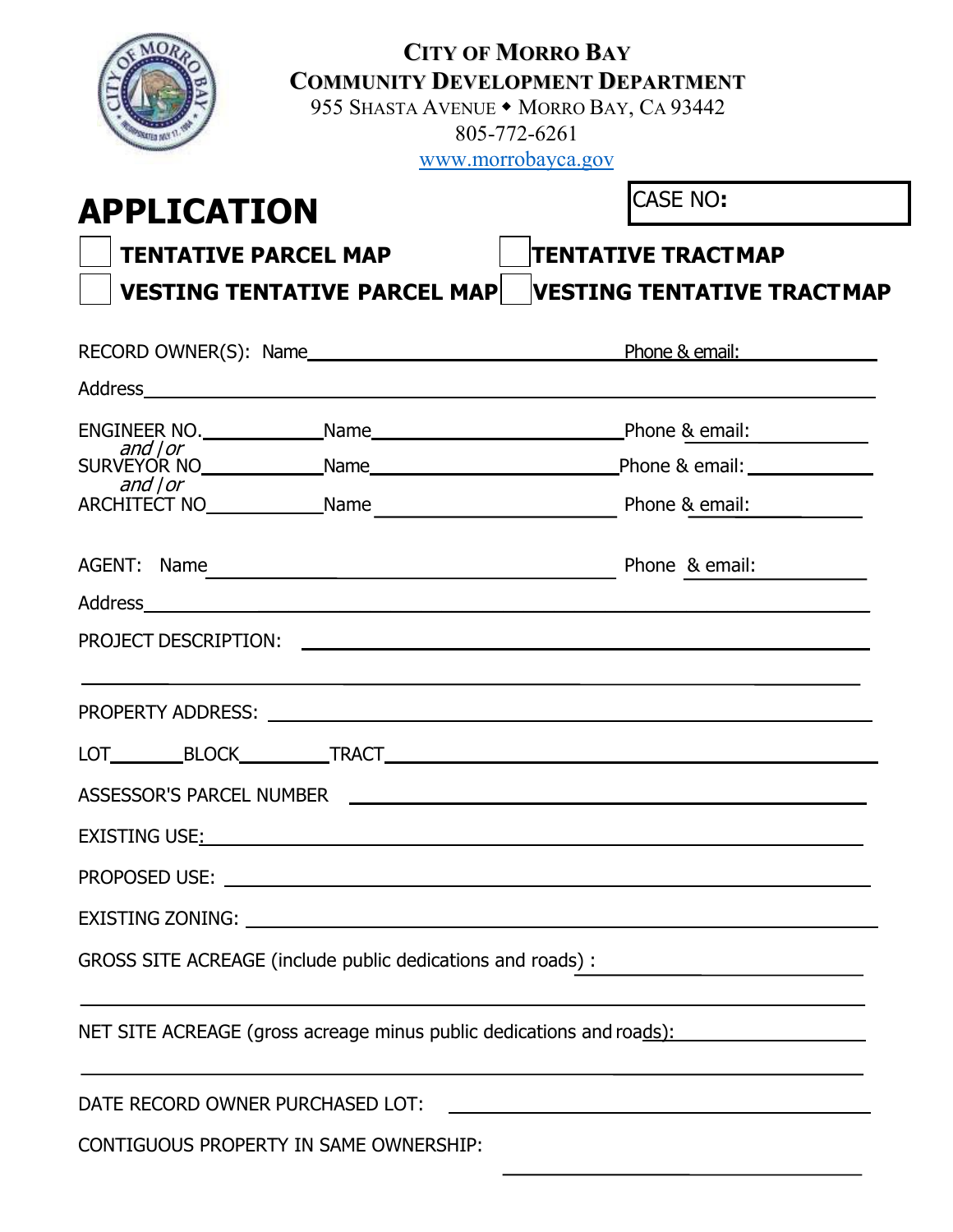### **PLEASE READ CAREFULLY BEFORE SIGNING**

Acceptance of this application does not imply approval/authorization of this request. I realize that this application may be denied or that conditions may be attached to this request to assure compliance with applicable Municipal Code requirements.

OWNER'S SIGNATURE DATE

ENGINEER/SURVEYOR/ ARCHITECT SIGNATURE DATE

APPLICANT MUST PROVIDE INFORMATION INDICATED ON THE ATTACHED CHECKLIST (INCLUDING TWO COPIES OF A PRELIMINARY TITLE REPORT NO OLDER THAN SIX MONTHS) BEFORE THIS APPLICATION CAN BE ACCEPTED.

| <b>THIS SECTION FOR DEPARTMENT USE:</b> | APPLICATION FEE:           |    |
|-----------------------------------------|----------------------------|----|
| <b>Additional Applications:</b>         | <b>OTHER APPLICATIONS:</b> | -S |
| <b>RECEIPT NO:</b>                      | <b>OTHER CHARGES:</b>      |    |
| DATE:                                   | <b>TOTAL</b>               |    |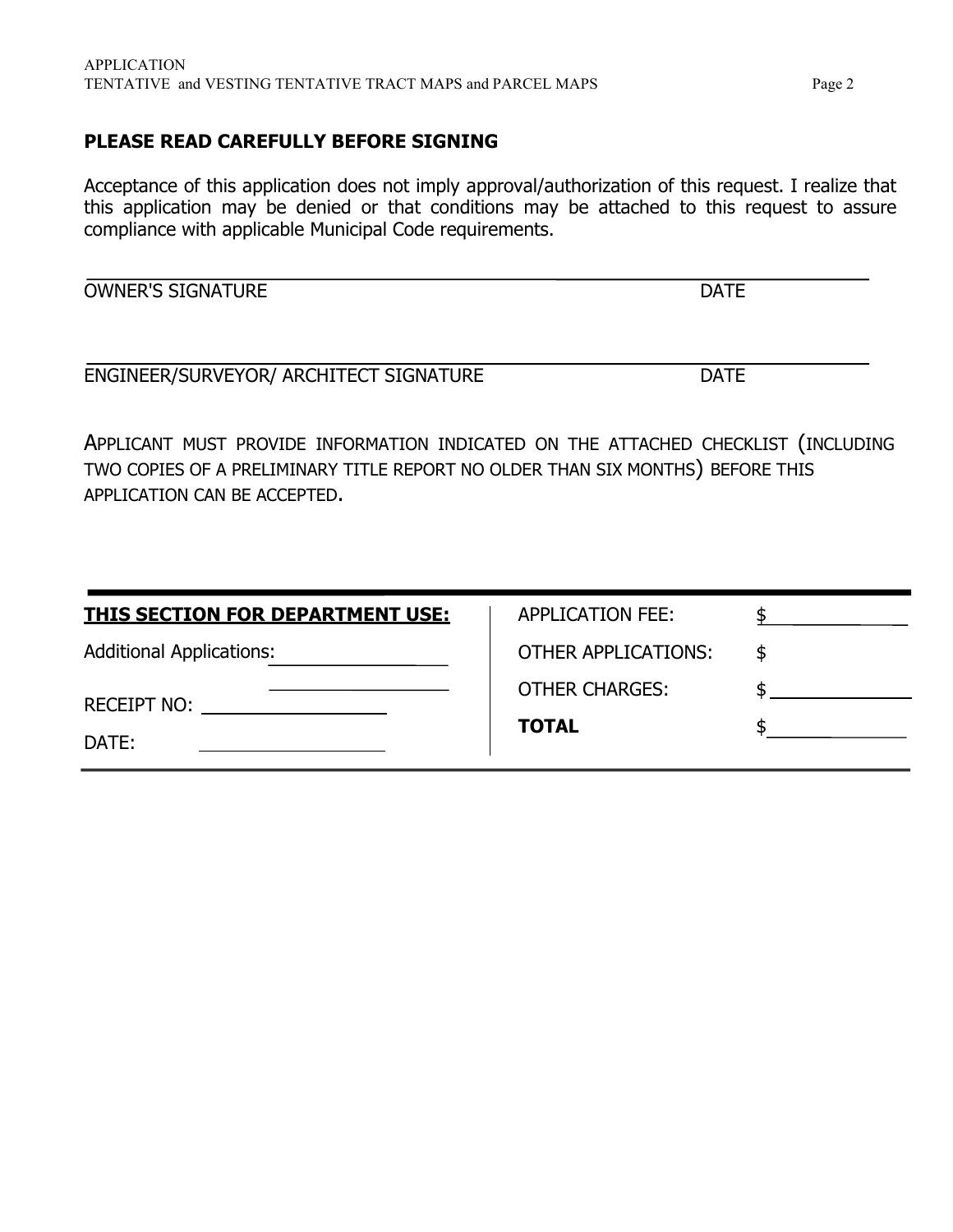# **I. TENTATIVE TRACT or TENTATIVE PARCEL MAP**

APPLICATION REQUIREMENTS

City Applicant

 $\Box$ 

 $\pm$  1

| $\vert \vert$     <b>A.</b> Filing and Processing: A tentative map must be prepared by a registered |
|-----------------------------------------------------------------------------------------------------|
| civil engineer, licensed land surveyor or architect. Blue or black line copies of                   |
| 24" x 36" with a 1" margin shall be submitted for review. A total of five                           |
| (5) copies shall be prepared. In addition, the applicant shall provide a                            |
| reproducible copy of the proposed map on an $8-1/2$ " x $11$ " sheet(s). The map<br>shall show:     |
|                                                                                                     |

(1) The map number, name if any, date of preparation, north point, scale, and if based on a survey, the date and official record of the survey;

(2) Name and address of the person or entity which prepared the map and the applicable registration or license number and expiration date thereof;

(3) Names and addresses of the subdivider and all parties having a record title interest in the property being subdivided;

(4) The boundaries of the subdivision, defined by legal description, with sufficient information to locate the property and to determine its position with respect to adjacent named or numbered subdivisions, if any;

(5) Topographic information with a reference to the source of the information. Contour lines shall have the following intervals:

| 0-12% slope   | 2' intervals |
|---------------|--------------|
| $>12\%$ slope | 5' intervals |

Contours of adjacent land shall also be shown whenever the surface features of such land affect the design or development of the proposed subdivision;

- 6. The approximate location and general description and type of any trees 6 inches dbh (diameter at breast height) or greater - or the general canopy cover of clusters of trees - with notations as to their proposed retention or destruction; notations as to general type of vegetation in areas not occupied by trees;
- 7. The location and outline to scale of all structures which are to be retained within the subdivision and all structures outside the subdivision and within ten feet of the boundary lines; the distances between structures to be retained, and existing or proposed street and lot lines; notations concerning all structures which are to be removed;

8. The locations, widths and purposes of all existing and proposed easements for utilities, drainage and other public purposes shown by dashed lines, within and adjacent to the subdivision (including proposed building setback lines, if known); all existing and proposed utilities including size of water lines and size and grade of sewer lines, locations of manholes, fire hydrants, street trees and street lights;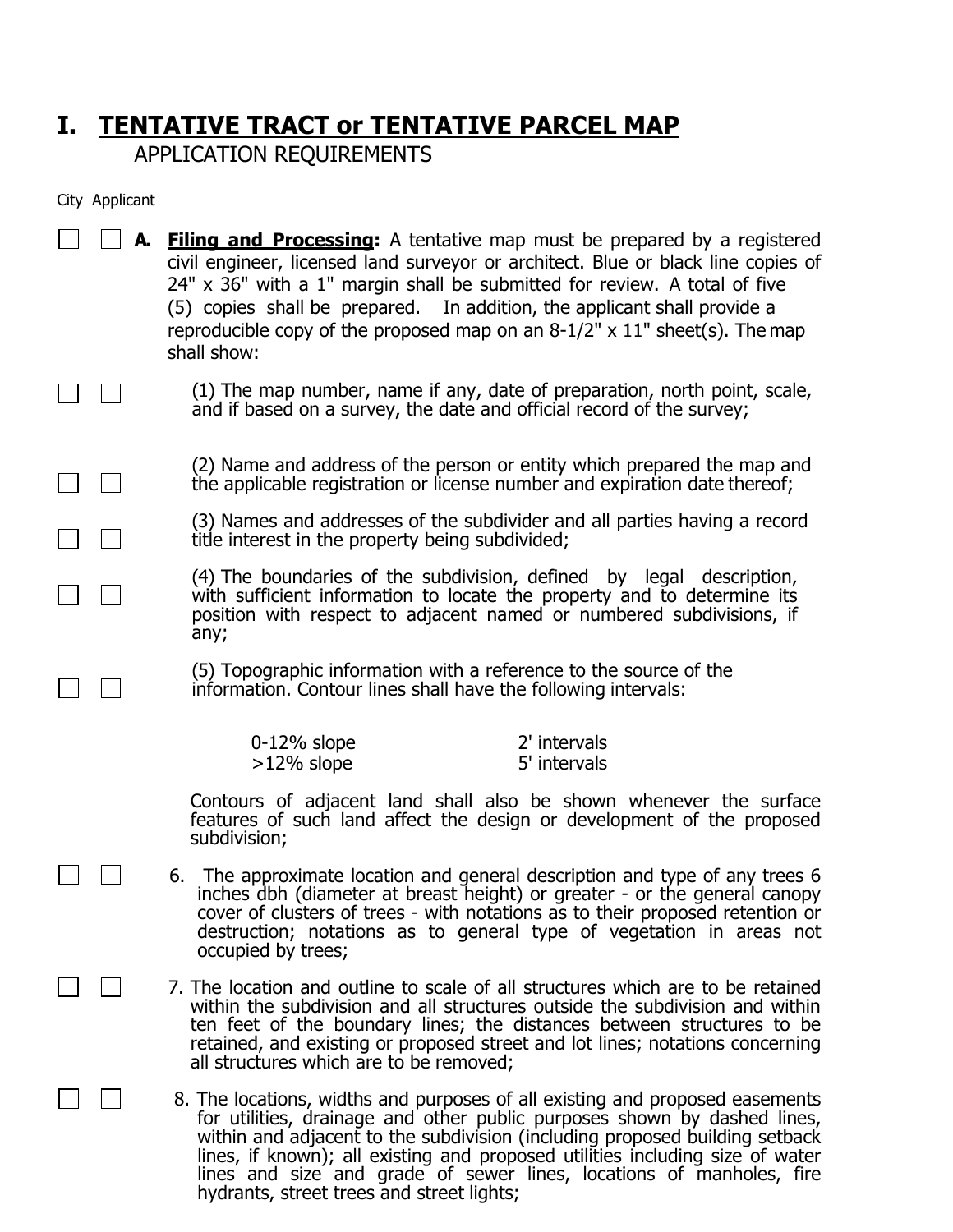- 9.The location, width and directions of flow of all water courses and floodcontrol areas within and adjacent to the property involved; the proposed method of providing storm water drainage, low impact development and erosion control;
- 10. The location of all potentially dangerous areas, including areas subject to inundation, landslide, or settlement, or excessive noise, and the means of mitigating the hazards;
- 11. The locations, widths and names or designations of all existing or proposed streets, alleys, paths and other rights-of-way, whether public or private; private easements within and adjacent to the subdivision; the radius of each centerline curve; a cross section of each street; any planned line for street widening or for any other public project in and adjacent to the subdivision; private streets shall be clearly indicated;
- 12. The lines and approximate dimensions of all lots, and the number assigned to each lot; the total number of lots; the approximate areas of the average lot; lots shall be numbered consecutively;
- 13. The boundaries, acreage and use of existing and proposed public areas in and adjacent to the subdivision. If land is to be offered for dedication for park or recreation purposes or for purpose of providing public access to any public waterway, river or stream, it shall be so designated;
- 14. Any exception being requested in accordance with the requirements of Chapter 16-11 (Subdivision Exceptions) of these regulations shall be clearly labeled and identified as to nature and purpose;
- 15. The location of all railroad rights-of-way and grade crossings;
	- 16. The locations of any existing or abandoned wells, septic leaching fields, springs, water impoundments and similar features to the extent they affect the proposed use of the property;
- 17. When it is known that separate final maps are to be filed on portions of the property shown on the tentative map, the subdivision boundaries which will appear on the final maps and the sequence in which the final maps will be filed;
	- 18. Maps for condominium projects shall indicate the address of the property and the number, size and location of proposed dwelling units, parking spaces and private or public open spaces. For all condominium projects, the floor area of each floor shall be shown in proper scale and location together with the plan view of each ownership unit.
	- 19. The location of proposed building envelopes shall be shown for any proposed lot having an average slope of ten percent or greater.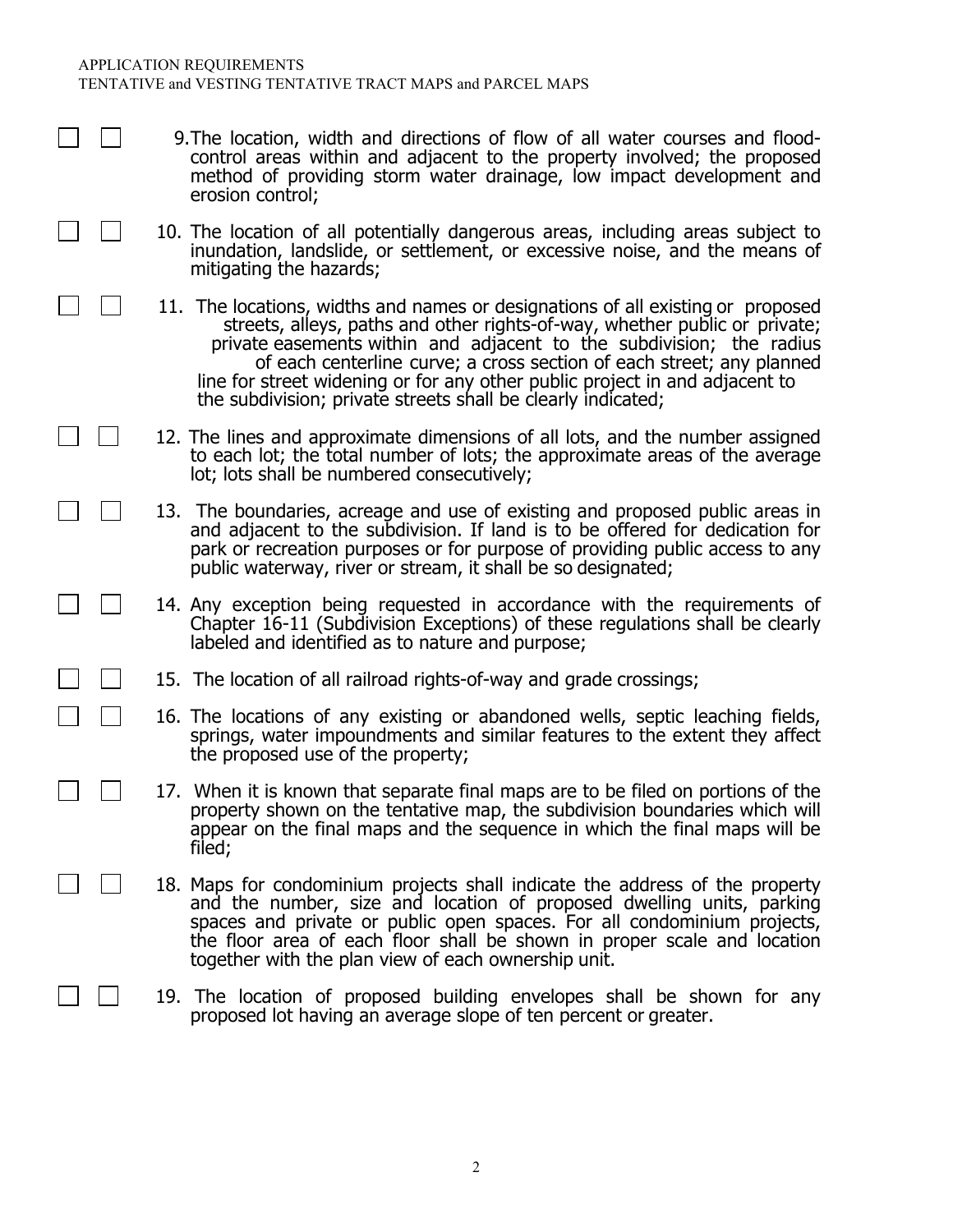#### **B. The following supplementary material shall be filed with thetentative map:**

City Applicant

 $\blacksquare$ 

 $\mathbf{L}$ 

 $\mathbf{L}$ 

 $\perp$ 

- A. A vicinity map of appropriate scale and showing sufficient adjoining territory to clearly indicate surrounding streets, other land in the subdivider's ownership, and other features which have a bearing on the proposed subdivision;
	- B. A statement of existing and proposed zoning and land use;
		- C. A statement of proposed improvements and landscape modifications, including the estimated time of completion in relation to subdivision of the property;
		- D. A description of proposed public or commonly held areas and draft open space easement agreements, if applicable;
		- E. Draft covenants, conditions and restrictions if they are integral to the development concept or proposed atypical requirements;
			- F. A description of requested exceptions from the subdivision design standards for such items as dimensions, street sections or utility easements;
			- G. Description of the proposed building setbacks and yards if different from those in the zoning regulations;
			- H. A preliminary grading plan and drainage plan including calculations, and erosion control plan which utilizes Best Management Practices (BMPs);
			- I. An engineering geology report, prepared by a registered geologist, may be required in areas of moderate, high and very high landslide risks, and in areas of high and high + liquefaction potential and subsidence potential as noted in the general plan, seismic safety element. The engineering geology report shall include definite statements, conclusions and recommendations concerning the following, as applicable:
				- 1. Location of major geologic features;
				- 2. Topography and drainage in the subject areas;
				- 3. Distribution and general nature of rock and soils;
				- 4. A reasonable evaluation and prediction of the performance of any proposed cut or fill in relation to geologic conditions;
				- 5. An evaluation of existing and anticipated surface and subsurface water in relation to proposed development;
				- 6. Recommendations concerning future detailed subsurface sampling and testing that may be required prior to building;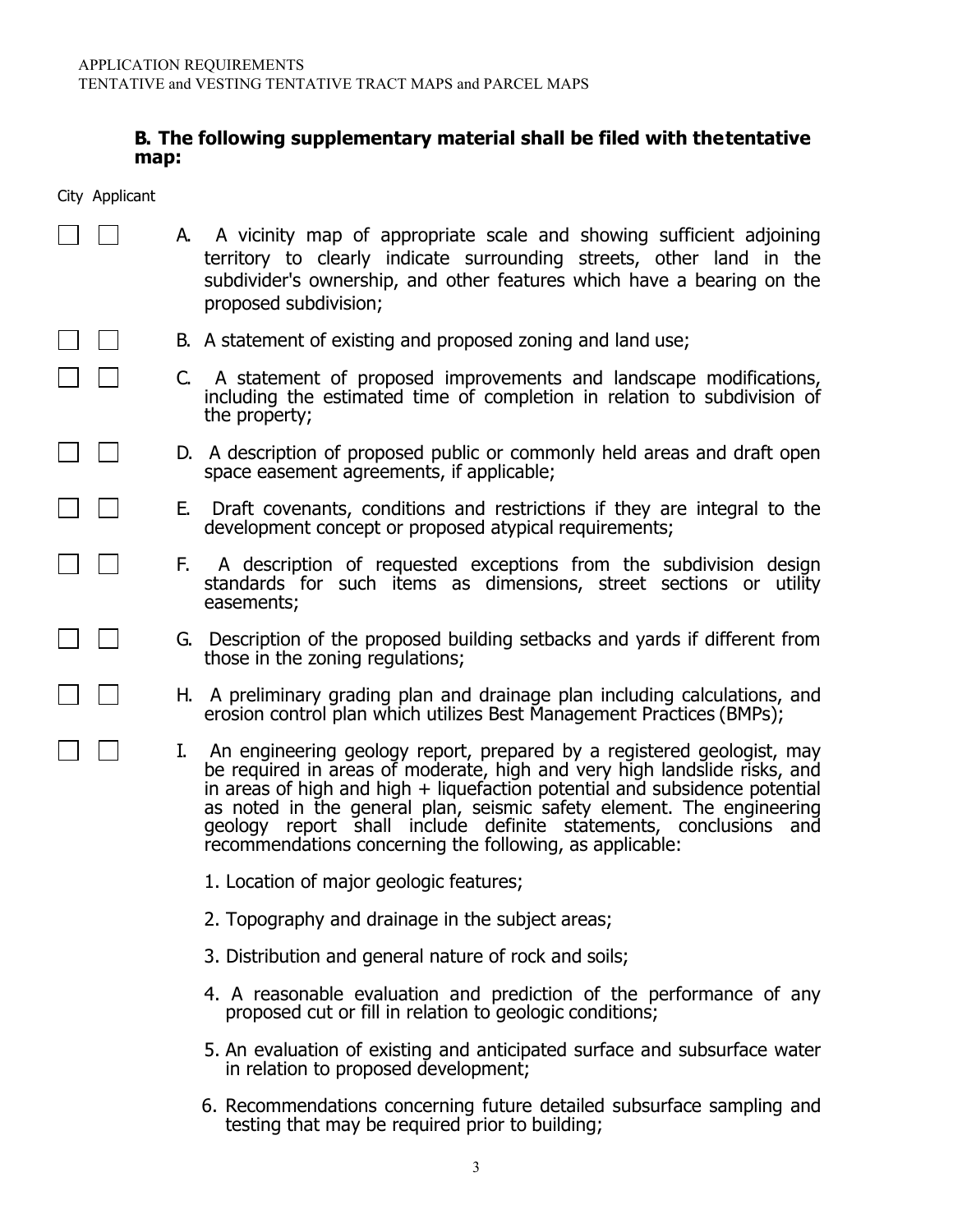#### APPLICATION REQUIREMENTS TENTATIVE and VESTING TENTATIVE TRACT MAPS and PARCEL MAPS

**Contract** 

- 7. Capability of soils and substrata to support structures;
- J. A soils engineering report, prepared by a civil engineer registered in this state and based upon adequate test borings, may be required for every subdivision. The City Engineer may determine that, due to existing information available on the soils of the subdivision, no analysis is necessary. If the soils engineering report indicates soil problems which, if not corrected, could lead to structural defects, a soils investigation of each lot in the subdivision may be required. The soils engineering report shall include data regarding the nature, distribution and strength of existing soils, conclusions and recommendations for grading procedures and design criteria for corrective measures, when necessary, and opinions and recommendations covering adequacy of sites for development;
	- K. Stormwater Design: Site design shall comply with requirements set forth in the Stormwater Management Guidance Manual for Low Impact Development and Post-Construction Requirements. These include LID site planning and peak stormwater flow control. Drainage analysis, runoff calculations, design and justification of drainage facilities shall be preformed by a Registered Civil Engineer and submitted with the building permit application. The responsible Soils engineer shall review all proposed infiltration or storage systems for site suitability.
	- L. Frontage Improvements: Frontage improvements are required per Municipal Code Section 14.44. The applicant/developer shall at their own expense design, construct and install frontage improvements consisting of curb, gutter, sidewalks, street and street trees along the entire frontage of the subject property.
	- M. In potential noise problem areas identified in the noise element of the general plan, specific site analysis by an acoustical engineer or other approved professional with qualifications in acoustic design may be required by the City Engineer. Such study shall define the noise exposure problems, conclusions and recommendations for corrective or mitigating measures, when necessary, and opinions and recommendations covering the suitability of the site for development;
	- N. Preliminary title report (current within six months);
	- O. An authorization consenting to the proposed subdivision signed by all parties having a fee title interest in the property to be subdivided;
	- P. Any other information, which the City Engineer or Community Development Director determines is necessary for full evaluation of the proposed subdivision.